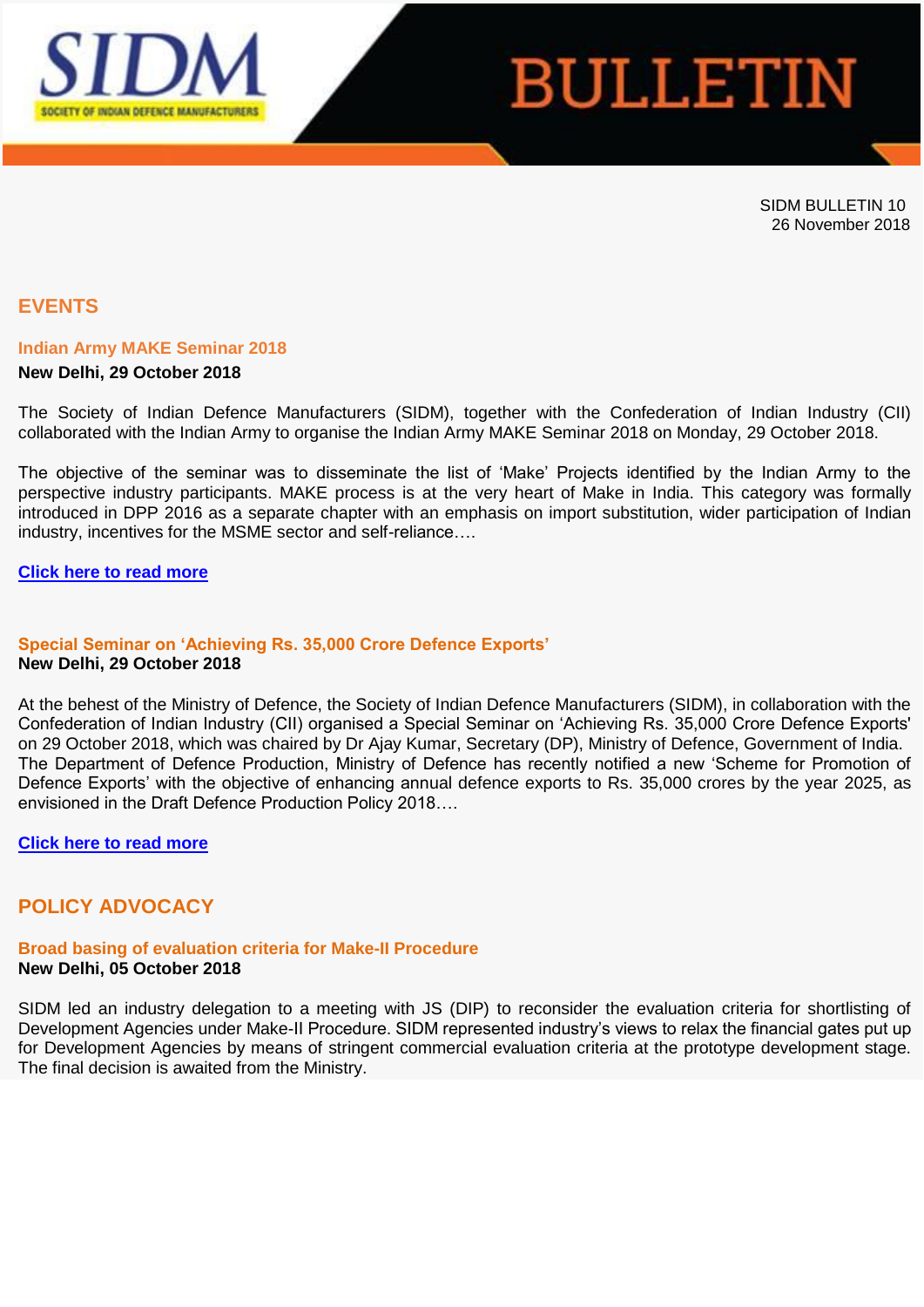## **SIDM @Uttar Pradesh Defence Expo 2018 (UPDEX-18) Kanpur, 14-15 November 2018**

SIDM has actively advocated for the creation of defence industrial corridors at multiple locations throughout the country by way of numerous seminars, workshops and events. In recognition of the initiative shown by SIDM, Brig Ashis Bhattacharyya (Retd.), Senior Advisor, SIDM was invited as a special guest at the first Uttar Pradesh Defence Expo 2018 on 14 & 15 November 2018, where he delivered the 'Keynote Address'. SIDM has been working closely with the UP Government & industry to facilitate participation of large, medium and small enterprises in the Defence Industrial Corridor and at UPDEX-18 Brig. Bhattacharyya spoke at length on infrastructure & policy issues and opportunities for industry in the upcoming corridor.

## **INTERNATIONAL COOPERATION**

#### **Indo Defence 2018 Jakarta, Indonesia; 07-10 November 2018**

SIDM organised a visit to Indonesia's premier Tri-Service Defence event which is hosted by their Ministry of Defence. SIDM had been designated as the nodal agency by the MoD for mobilizing the Private Industry.

The delegation provided an opportunity to Indian Industry to leverage the business potential that Indonesia offers. An INDIA pavilion was set up by the MoD where facilitation for B2Bs was constituted for the Industry.

## **5th International HLS and Cyber Conference**

#### **Tel Aviv, Israel; 12-15 November 2018**

Society of Indian Defence Manufacturers in partnership with the Economic and Trade Mission, Embassy of Israel, New Delhi mounted a delegation to the 5th International HLS and Cyber Conference in Tel Aviv, Israel from 12-15th November 2018.

The conference introduced the participating delegates to senior government officials and agencies from around the world, as well as executives from multinational companies and leading enterprises. The conference was a three-day event being curated by the Israel Export Institute, in co-operation with the Israeli Government Ministries. The objective of the visit was to further strengthen Indo-Israeli business relations where innovative companies explore partnerships and enhance cooperation.

# **UPCOMING INTERNATIONAL DELEGATION**

## **IDEX | International Defence Exhibition & Conference Abu Dhabi, UAE; 17-21 February 2019**

## IDEX is the only international defence exhibition and conference in the MENA region demonstrating the latest technology across land, sea and air sectors of defence. IDEX is held under the patronage of His Highness Sheikh Khalifa Bin Zayed Al Nahyan, President of the UAE and Supreme Commander of the UAE Armed Forces and is organised by the IDEX LLC in association and with the full support of the UAE Armed Forces. SIDM is planning a delegation visit to IDEX. All queries may be directed towards **Mr Avnish Patnaik** on [avnish.patnaik@cii.in.](mailto:avnish.patnaik@cii.in)